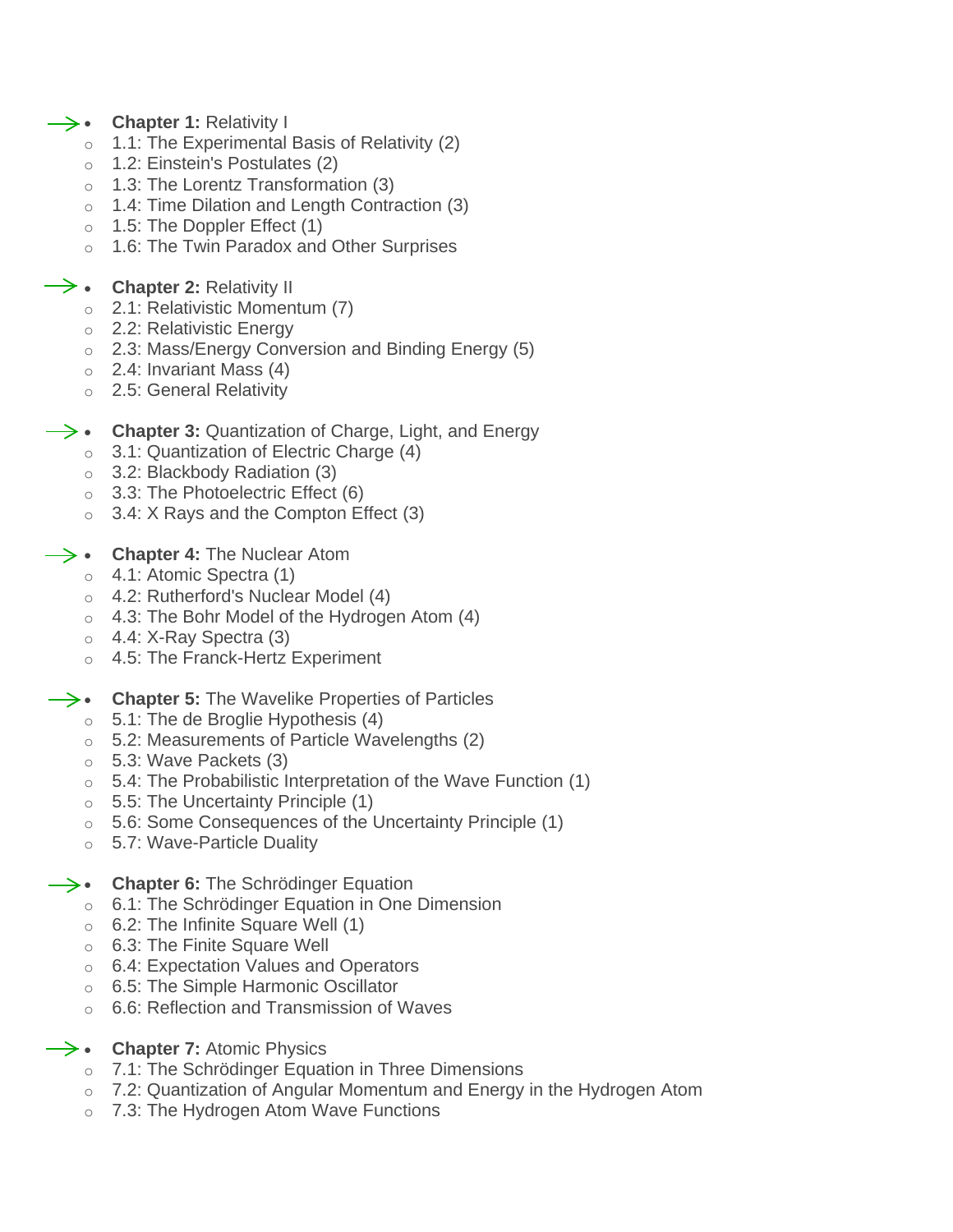- o 7.4: Electron Spin
- o 7.5: Total Angular Momentum and the Spin-Orbit Effect
- o 7.6: The Schrödinger Equation for Two (or More) Particles
- o 7.7: Ground States of Atoms: The Periodic Table
- o 7.8: Excited States and Spectra of Alkali Atoms
- **Chapter 8:** Statistical Physics
	- o 8.1: Classical Statistics: A Review (6)
	- o 8.2: Quantum Statistics
	- o 8.3: The Bose-Einstein Condensation
	- o 8.4: The Photon Gas: An Application of Bose-Einstein Statistics
	- o 8.5: Properties of a Fermion Gas
	- **Chapter 9:** Molecular Structure and Spectra
	- o 9.1: The Ionic Bond
	- o 9.2: The Covalent Bond
	- o 9.3: Other Bonding Mechanisms
	- o 9.4: Energy Levels and Spectra of Diatomic Molecules
	- o 9.5: Scattering, Absorption, and Stimulated Emission
	- o 9.6: Lasers and Masers
	- **Chapter 10:** Solid State Physics
	- o 10.1: The Structure of Solids
	- o 10.2: Classical Theory of Conduction
	- o 10.3: Free-Electron Gas in Metals
	- o 10.4: Quantum Theory of Conduction
	- o 10.5: Magnetism in Solids
	- o 10.6: Band Theory of Solids
	- o 10.7: Impurity Semiconductors
	- o 10.8: Semiconductor Junctions and Devices
	- o 10.9: Superconductivity
	- **Chapter 11:** Nuclear Physics
	- o 11.1: The Composition of the Nucleus
	- o 11.2: Ground-State Properties of Nuclei
	- o 11.3: Radioactivity
	- o 11.4: Alpha, Beta, and Gamma Decay
	- $\circ$  11.5: The Nuclear Force
	- o 11.6: The Shell Model
	- o 11.7: Nuclear Reactions
	- o 11.8: Fission and Fusion
	- o 11.9: Applications
	- **Chapter 12:** Particle Physics
	- o 12.1: Basic Concepts
	- o 12.2: Fundamental Interactions and the Force Carriers
	- o 12.3: Conservation Laws and Symmetries
	- o 12.4: The Standard Model
	- 12.5: Beyond the Standard Model